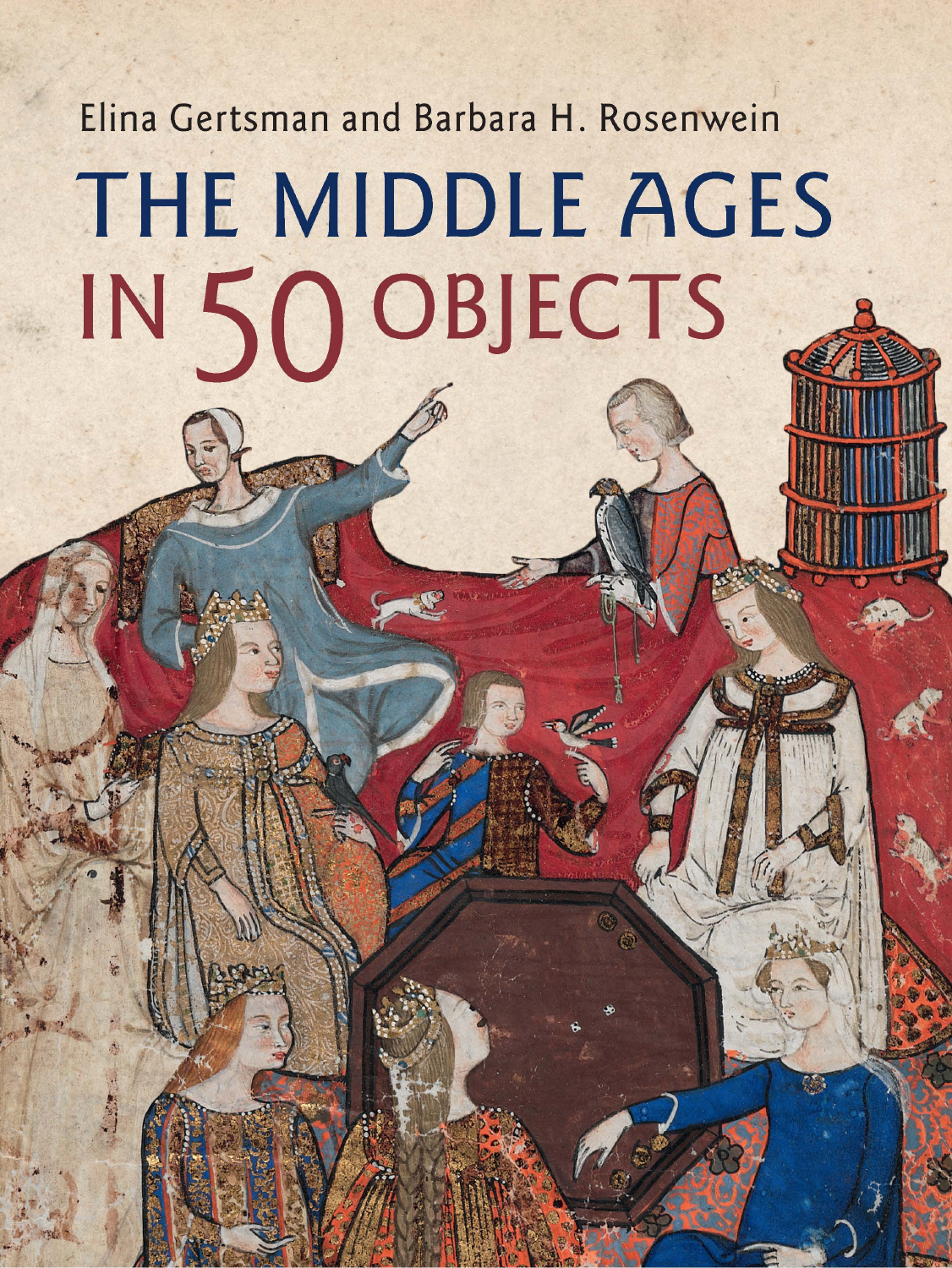The Middle Ages in  $50$  Objects will appeal to anyone with a passion for history and delight in things. Evocatively bringing the medieval world alive, it unearths buried weapons, de-codes enigmatic images, and rewards the curious with details of materials and makers, myths and movements. An outstanding resource for instructors and visual learners, this volume satisfies both the intellect and the senses.

#### Maureen C. Miller, University of California

The recent turn to "materiality" among medievalists has paid off handsomely in this informative and beautifully presented study. The book testifies to the added value of collaboration in scholarship and of the utility of integrating different scholarly approaches to the study of objects. The authors obviously experienced great joy in executing the project, and I experienced the same emotion in reading it.

William Chester Jordan, Princeton University

The luxury items and ordinary medieval artifacts this volume showcases range across the full chronological and geographical scope of the capacious Middle Ages. They comprise a splendid cabinet of curiosities, a wondrous collection of images and stories, wrapped in rich contextualizations, that allows the reader to assemble a complex, multifaceted image of the Middle Ages.

Asa Simon Mittman, Professor of Art History, California State University, Chico

With its focus on carefully selected objects and its attention to material culture, this book is both a masterpiece of methodology and a must-read volume for scholars, students, and interested public alike. Using the objects to address broad interdisciplinary questions concerning Islamic, Byzantine, and European societies, it brings the Middle Ages back to life in a sophisticated and intelligent way.

Claudia Bolgia, University of Edinburgh

The Middle Ages in  $50$  Objects, as its name suggests, places objects front and center in the telling of history. Using select works from the rich collections of the Cleveland Museum of Art, the authors present an admirably broad and diverse picture of the medieval era. Written in an engaging, approachable style, and with an authoritative erudition, this work will offer students an excellent introduction to the field.

Christina Maranci, Tufts University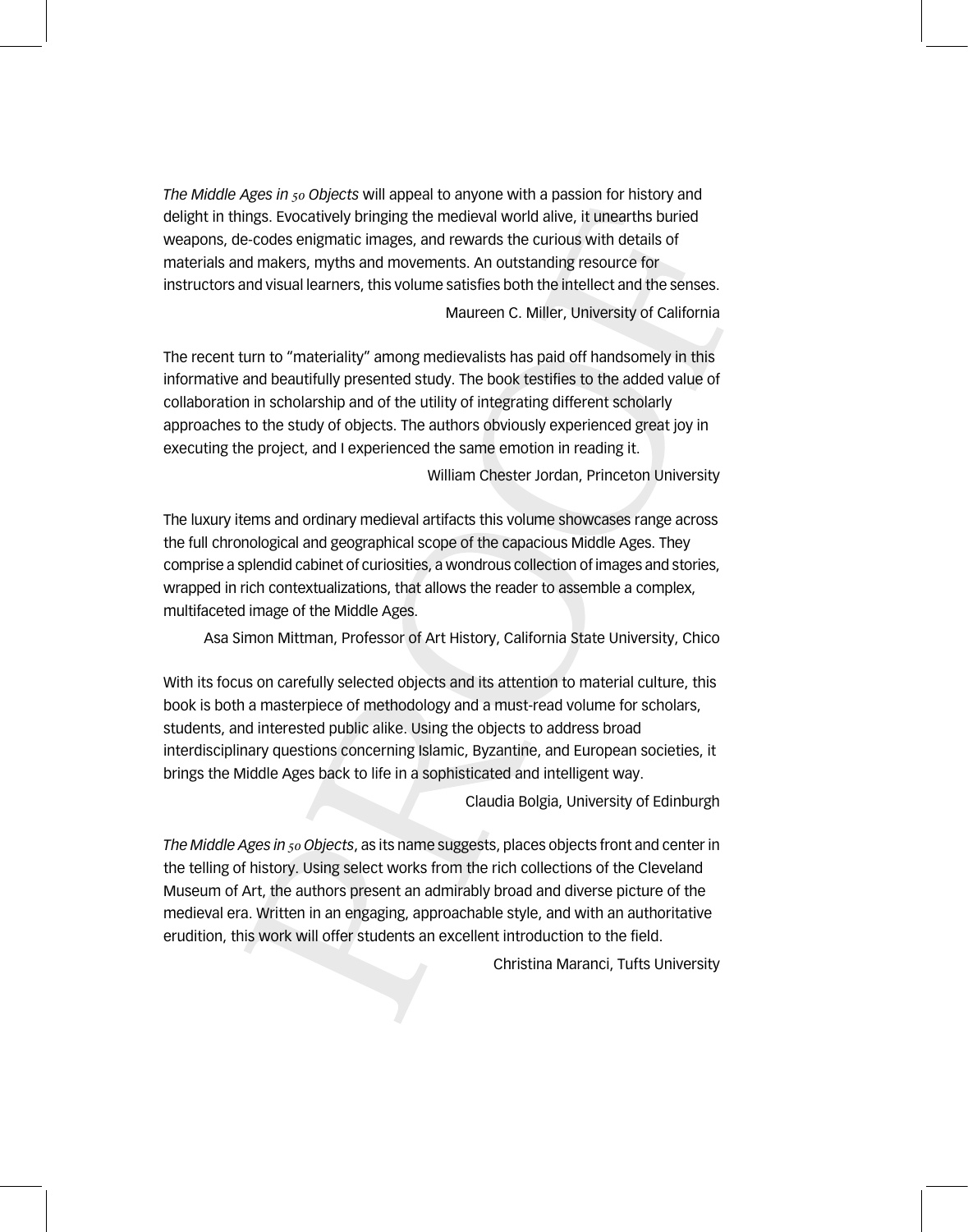## The Middle Ages in 50 Objects

The extraordinary array of images included in this volume reveals the full and rich history of the Middle Ages. Exploring material objects from the European, Byzantine, and Islamic worlds, the book casts a new light on the cultures that formed them, each culture illuminated by its treasures.

The objects are divided among four topics: The Holy and the Faithful; The Sinful and the Spectral; Daily Life and Its Fictions; and Death and Its Aftermath. Each section is organized chronologically, and every object is accompanied by a penetrating essay that focuses on its visual and cultural significance within the wider context in which the object was made and used. Spot maps add yet another way to visualize and consider the significance of the objects and the history that they reveal. Lavishly illustrated, this is an appealing and original guide to the cultural history of the Middle Ages.

Elina Gertsman is Professor of Medieval Art at Case Western Reserve University. She is the author of The Dance of Death in the Middle Ages: Image, Text, Performance (2010) and Worlds Within: Opening the Medieval Shrine Madonna (2015), and editor of several books, including Visualizing Medieval Performance: Perspectives, Histories, Contexts (2008) and Crying in the Middle Ages: Tears of History (2011, 2013). Most recently, with Stephen Fliegel, she published a catalogue that accompanies the focus exhibition they co-curated at the Cleveland Museum of Art, Myth and Mystique: Cleveland's Gothic Table Fountain (2016).

Barbara H. Rosenwein, Professor Emerita Loyola University Chicago, is a historian of the Middle Ages and of the history of emotions. She is the author of Generations of Feeling: A History of Emotions, 600–1700 (2016), and has just completed (with co-author Riccardo Cristiani) What is the History of Emotions? Her textbooks, A Short History of the Middle Ages and Reading the Middle Ages: Sources from Europe, Byzantium, and the Islamic World are currently going into new editions.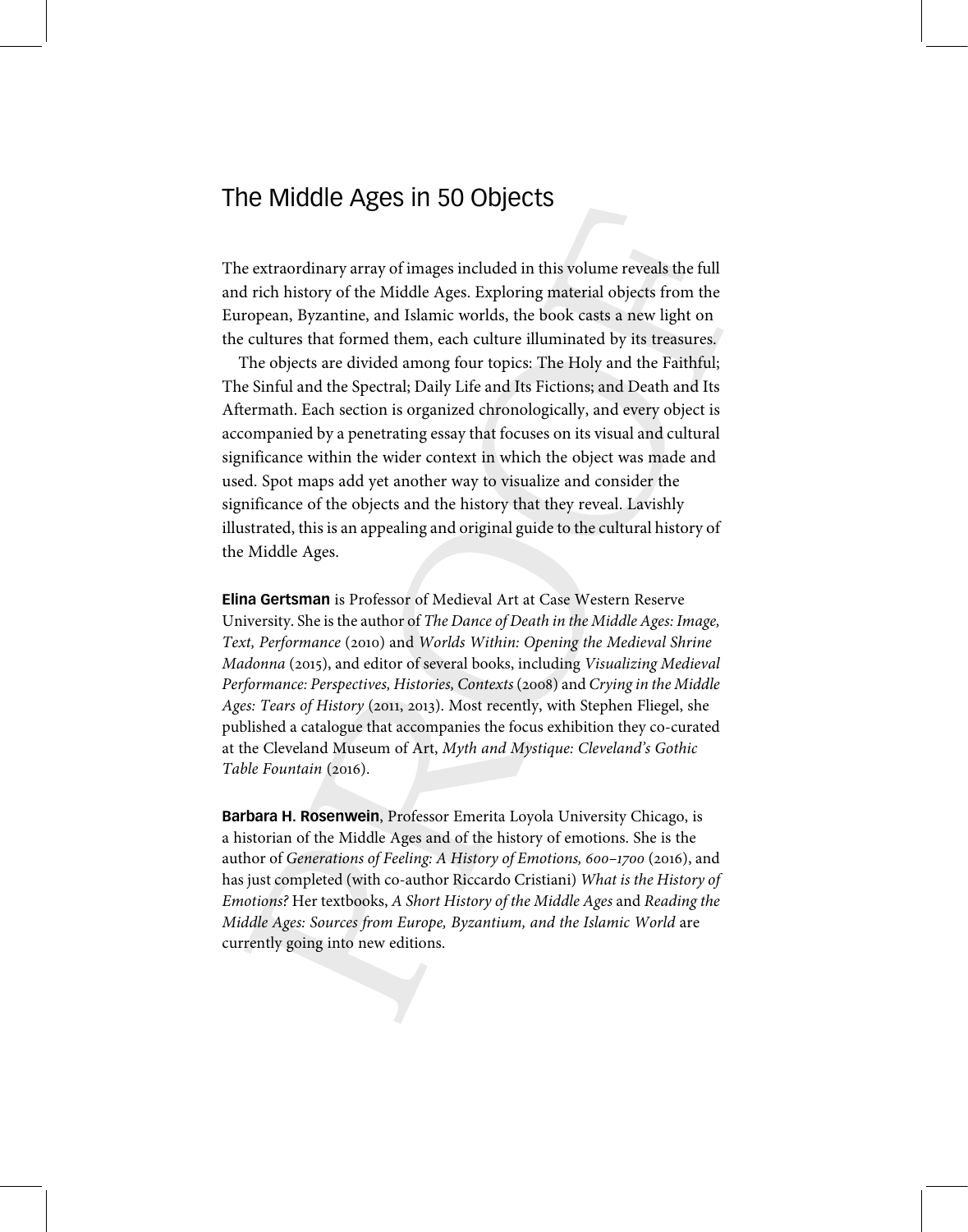# The Middle Ages in 50 Objects

Elina Gertsman Barbara H. Rosenwein

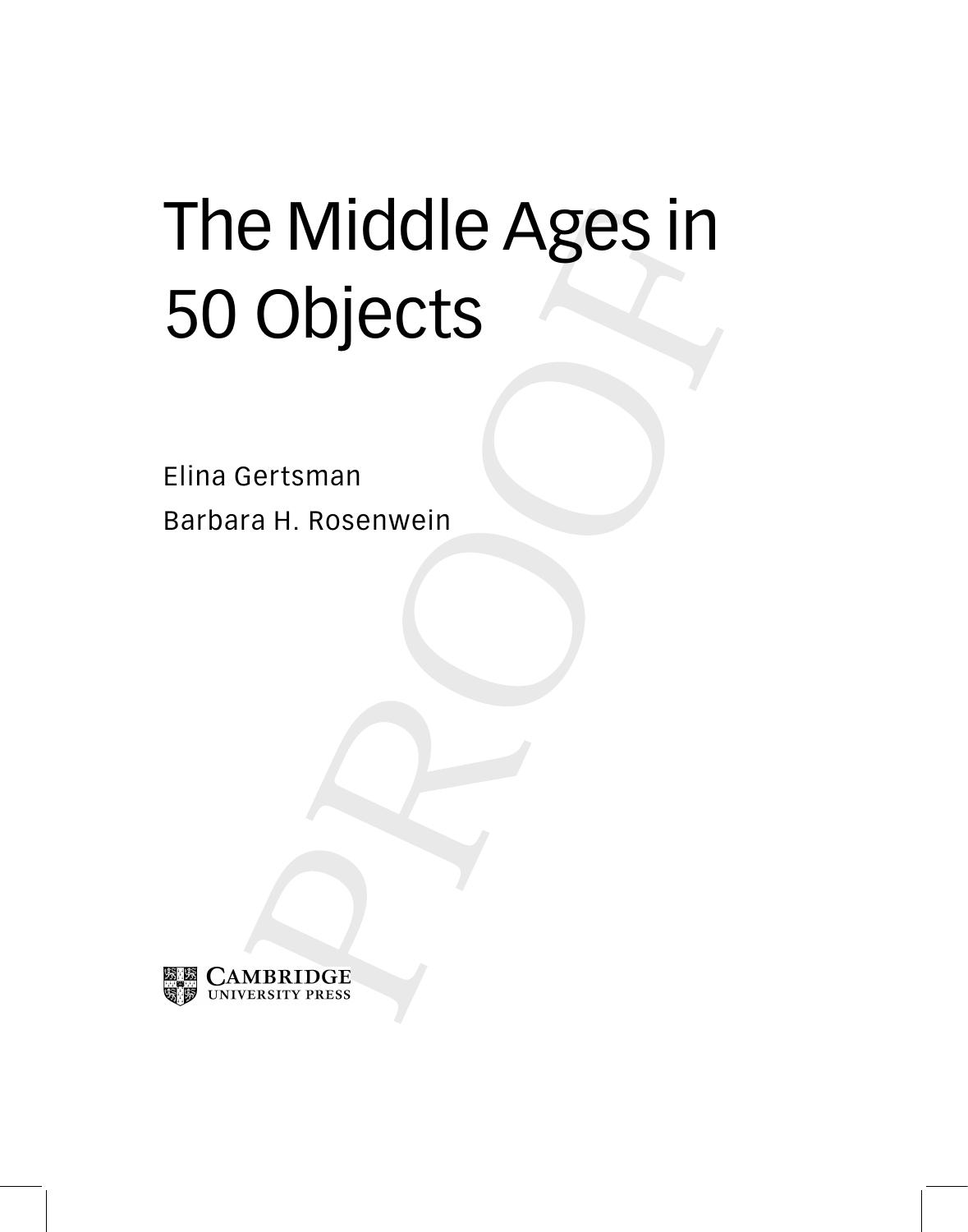## **Contents**

|     | Acknowledgments<br>Abbreviations and Conventions                     | page x<br>xi |
|-----|----------------------------------------------------------------------|--------------|
|     | <i>Introduction</i>                                                  | xiii         |
|     |                                                                      |              |
|     | The Holy and the Faithful<br>Part I:                                 |              |
| 1.  | Jonah Cast Up, c.280-290, marble                                     | $\mathbf{2}$ |
| 2.  | Altar Front, c.540-600, marble                                       | 6            |
| 3.  | Pilgrim's Flask with Saint Menas, sixth-seventh century, terracotta  | 10           |
| 4.  | Calyx (Chalice), 900s-1000s, blood jasper (heliotrope) with gilt-    |              |
|     | copper mounts                                                        | 14           |
| 5.  | Christ's Mission to the Apostles, c.970-980, ivory                   | 18           |
| 6.  | Feline Incense Burner, 1100s, copper alloy, cast and chased          | 22           |
| 7.  | Leaf from a Qur'an, 1100s, opaque watercolor, ink, and gold on paper | 26           |
| 8.  | Arm Reliquary of the Apostles, c.1190, gilt-silver, champlevé        |              |
|     | enamel, oak                                                          | 30           |
| 9.  | Virgin and Child, late thirteenth century, wood (oak) with           |              |
|     | polychromy and gilding                                               | 34           |
| 10. | Christ and Saint John the Evangelist, early fourteenth century,      |              |
|     | polychromy and gilded oak                                            | 38           |
| 11. | The Coronation of the Virgin with the Trinity, c.1400, oil on panel  | 42           |
| 12. | Christ Carrying the Cross, 1400s, painted and gilded alabaster       | 46           |
| 13. | Leaf from an Antiphonary: Initial H with the Nativity, c.1480, ink,  |              |
|     | tempera, and gold on vellum                                          | 50           |
|     |                                                                      |              |
|     | The Sinful and the Spectral<br>Part II:                              |              |
| 14. | Adam and Eve, late 400s to early 500s, marble and stone tesserae     | 56           |
| 15. | Curtain Panel with Scenes of Merrymaking, sixth century, undyed      |              |
|     | linen and dyed wool                                                  | 60           |
| 16. | Plaque from a Portable Altar Showing the Crucifixion, 1050-1100,     |              |
|     | walrus ivory                                                         | 64           |
|     |                                                                      |              |

vii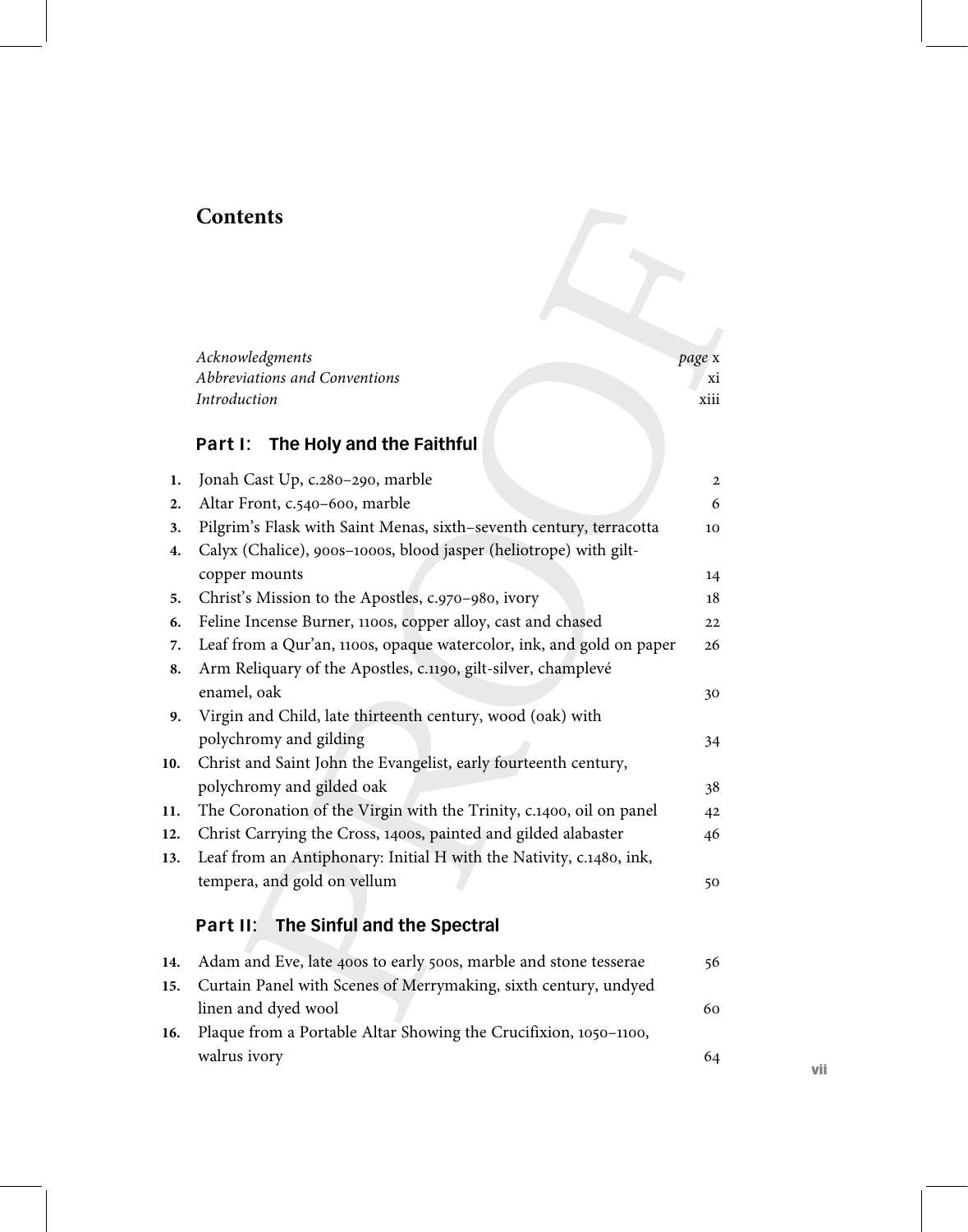| 17. | Dragon's Head, 1100-1150, walrus ivory                                | 68  |
|-----|-----------------------------------------------------------------------|-----|
| 18. | Bowl with Engraved Figures of Vices, 1150-1200, bronze                | 72  |
| 19. | Engaged Capital with a Lion and a Basilisk, 1175-1200, marble         | 76  |
| 20. | Leaf from a Cocharelli Treatise on the Vices: Acedia and Her Court,   |     |
|     | c.1330, ink, tempera, and gold on vellum                              | 80  |
| 21. | Miniature from a Mariegola: The Flagellation, 1359-1360, tempera and  |     |
|     | gold on parchment                                                     | 84  |
| 22. | The Madonna of Humility with the Temptation of Eve, c.1400,           |     |
|     | tempera and gold on wood panel                                        | 88  |
| 23. | Grotesques from the Hours of Charles the Noble, c.1404, ink, tempera, |     |
|     | and gold on vellum                                                    | 92  |
| 24. | The Virgin Mary Overcoming a Devil, c.1473, hand-colored woodcut      | 96  |
| 25. | Demon in Chains, c.1453, opaque watercolor and gold on paper          | 100 |
|     |                                                                       |     |
|     | <b>Daily Life and Its Fictions</b><br>Part III:                       |     |
| 26. | S-Shaped Fibula, sixth century, silver with garnets                   | 106 |
| 27. | Button, 500s, rock crystal, garnet granulated gold                    | 110 |
| 28. | Solidus with Busts of Constans II and Constantine IV (obverse),       |     |
|     | 659-661, gold                                                         | 114 |
| 29. | Bifolium Excised from a Carolingian Gradual, c.830-860, gold and      |     |
|     | silver ink on purple parchment                                        | 118 |
| 30. | Jug, Buyid period, reign of Samsam al-Dawla, 985-998, gold with       |     |
|     | repoussé and chased and engraved decoration                           | 122 |
| 31. | Lion Aquamanile, 1200-1250, copper alloy                              | 126 |
| 32. | Luster Wall Tile with a Couple, 1266, fritware with luster-painted    |     |
|     | design                                                                | 130 |
| 33. | Leaf Excised from Henry of Segusio's "Summa Aurea": Table of          |     |
|     | Consanguinity, c.1280, ink, tempera, and gold on parchment            | 134 |
| 34. | Albarello with Two Hares, fourteenth century, tin-glazed earthenware  |     |
|     | (maiolica)                                                            | 138 |
| 35. | Mirror Case with a Couple Playing Chess, 1325-1350, ivory             | 142 |
| 36. | Table Fountain, c.1320-1340, gilt-silver and translucent enamels      | 146 |
| 37. | Barbute, 1350-1420, iron                                              | 150 |
| 38. | Time, from Chateau de Chaumont Set, 1512-1515, silk and wool          | 154 |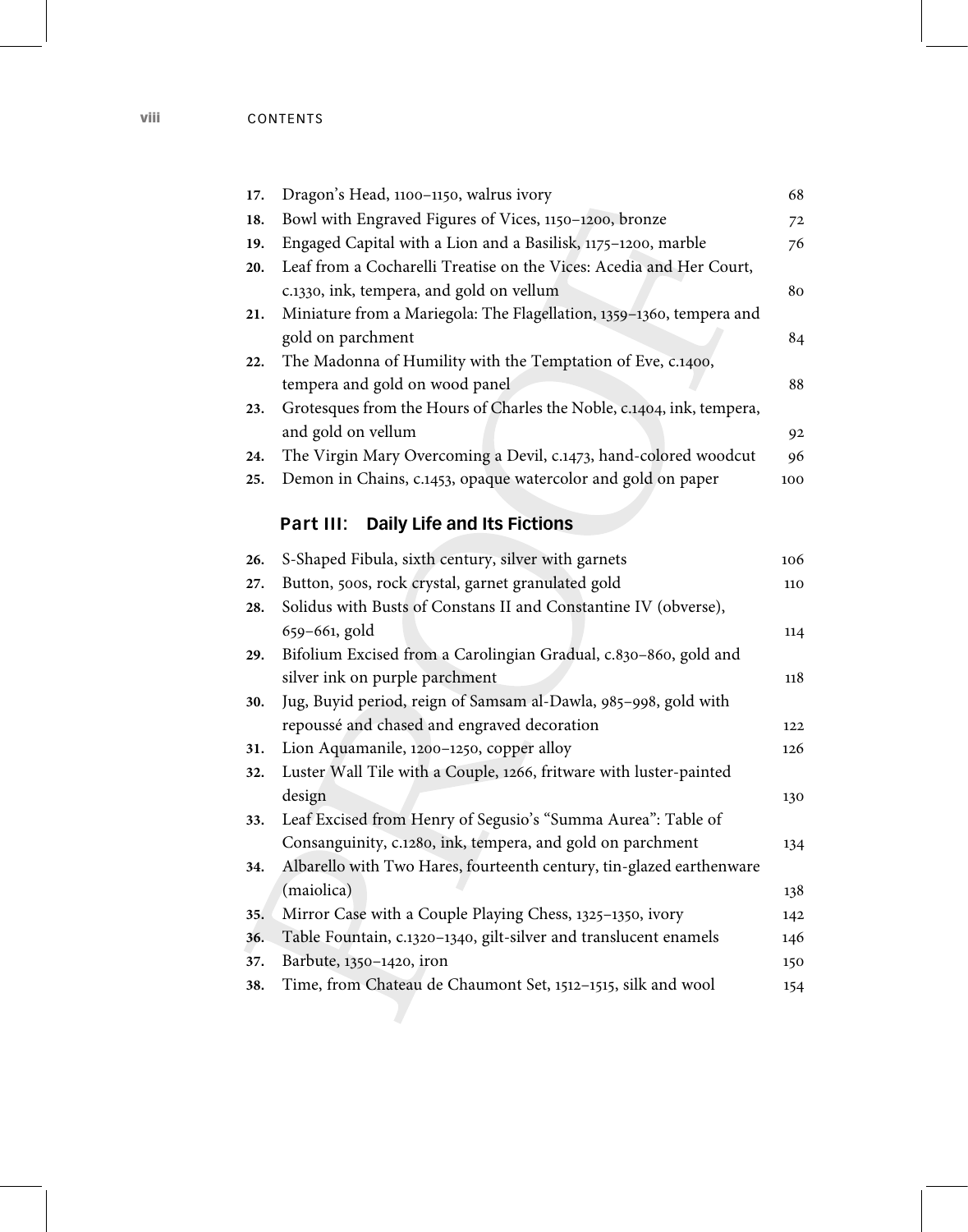### Part IV: Death and Its Aftermath

| 39. | Columbarium Tomb Plaque with the Monogram of Christ, 500-800,        |     |
|-----|----------------------------------------------------------------------|-----|
|     | terracotta                                                           | 160 |
| 40. | Single-Edged Knife (Scramasax), 600s, iron, copper, and gold foil    | 164 |
| 41. | Inscribed Tombstone of Shaikh al-Husain ibn Abdallah ibn al-Hasan,   |     |
|     | 1110-1111/AH 504, limestone                                          | 168 |
| 42. | Condemnation and Martyrdom of Saint Lawrence, c.1180, gilded         |     |
|     | copper, champlevé enamel                                             | 172 |
| 43. | Leaf from a Psalter: The Crucifixion, c.1300-1330, ink, tempera, and |     |
|     | gold on vellum                                                       | 176 |
| 44. | Diptych with Scenes from the Life of Christ, c.1350-1375, ivory      | 180 |
| 45. | Death of the Virgin, c.1400, tempera and oil with gold on panel      | 184 |
| 46. | Mourner from the Tomb of Philip the Bold, 1404-1410, alabaster       | 188 |
| 47. | The Last Judgment: Leaf from a Book of Hours, 1430s, ink, tempera,   |     |
|     | and gold on vellum                                                   | 192 |
| 48. | Initial T from a Choral Book with Isaac and Esau, c.1460-1470, ink,  |     |
|     | tempera, and gold on parchment                                       | 196 |
| 49. | A Bridal Couple, c.1470, oil on panel                                | 200 |
| 50. | Dance of Death: The Pope, cut c.1526-1527, woodcut                   | 204 |
|     |                                                                      |     |
|     | List of Illustrations                                                |     |
|     | List of Maps                                                         |     |
|     | References                                                           |     |
|     | Index                                                                |     |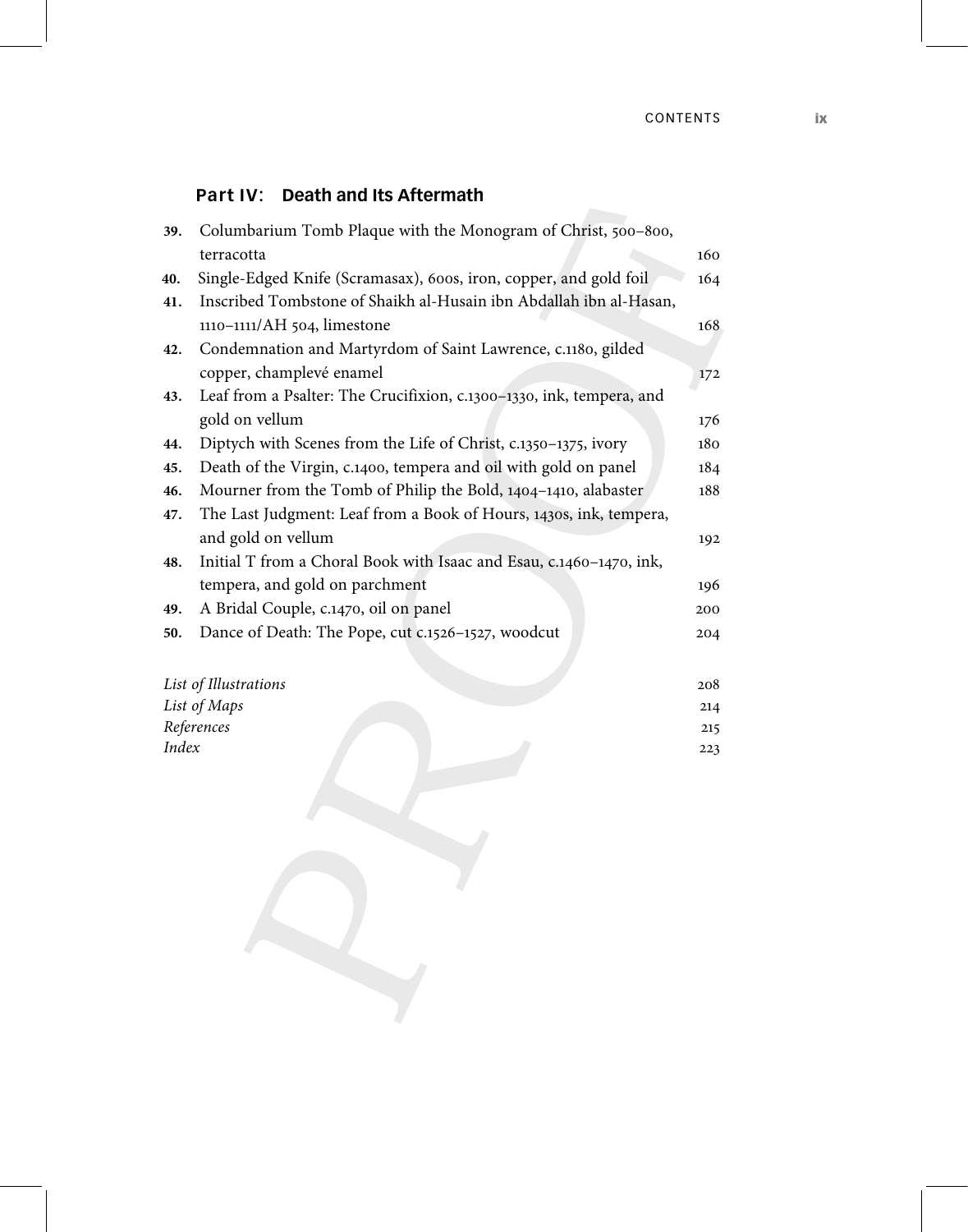### Introduction

Complex and varied, vibrant and intense, medieval objects demand to be examined closely, to be thought about deeply, to be approached kinesthetically. Extraordinary in the multiplicity of meanings that it harbors and engenders, the material culture of the Middle Ages offers its beholders a rich experience of looking, often multisensory, always rewarding. It offers, too, a glimpse of an equally rich society, or rather the many societies that were in constant flux and in intermittent conversations (and, at times, screaming matches) with one another. And yet, each object has its own history. So how do we write history through objects?

The premise of our book is that such history requires intense collaboration. Its predicate is a triumvirate of sorts: a nexus of art history, museology, and history. An art historian, perforce, will focus on images themselves, teasing out the network of associations they trigger, visual discourses they tap into, and viewing practices they suggest. A historian will concentrate on the larger context, proposing a set of situations and conditions spun around an object as if an intricate cocoon. Both will want to marshal a wide variety of sources—textual and visual, oral and aural—in order to understand not only the agency of men and women in the objects' creation, but also the objects themselves as active agents in the formation of history. Finally, the museum will serve both as a framework and a guiding force: enriching and constraining all writing efforts, suggesting how collecting practices shape our historical imagination.

Our choice of the collections is quite deliberate. The Cleveland Museum of Art is justly famous, boasting an extraordinarily wide-ranging compendium of medieval objects, acquired over the years for a variety of purposes, by a variety of curators, but always with the viewing public in mind. The collections—with their broad chronology and a geographical reach extending across Eurasia—allow us to glimpse the history of not only the European Middle Ages but also the Byzantine and Islamic worlds. It is true that the museum writes its own version of history through its holdings and display, through what it was willing and able to acquire. The CMA's Christian manuscripts are astonishing, for example, but it has no Jewish books as of yet: medieval Jewish art was scarce at the time of its creation and it is even scarcer now; Christian service books such as Missals greatly outnumbered Jewish service books such as Haggadot, and history was kinder to them. We considered this an appropriate challenge: to make present in word what is  $x_{\text{ii}}$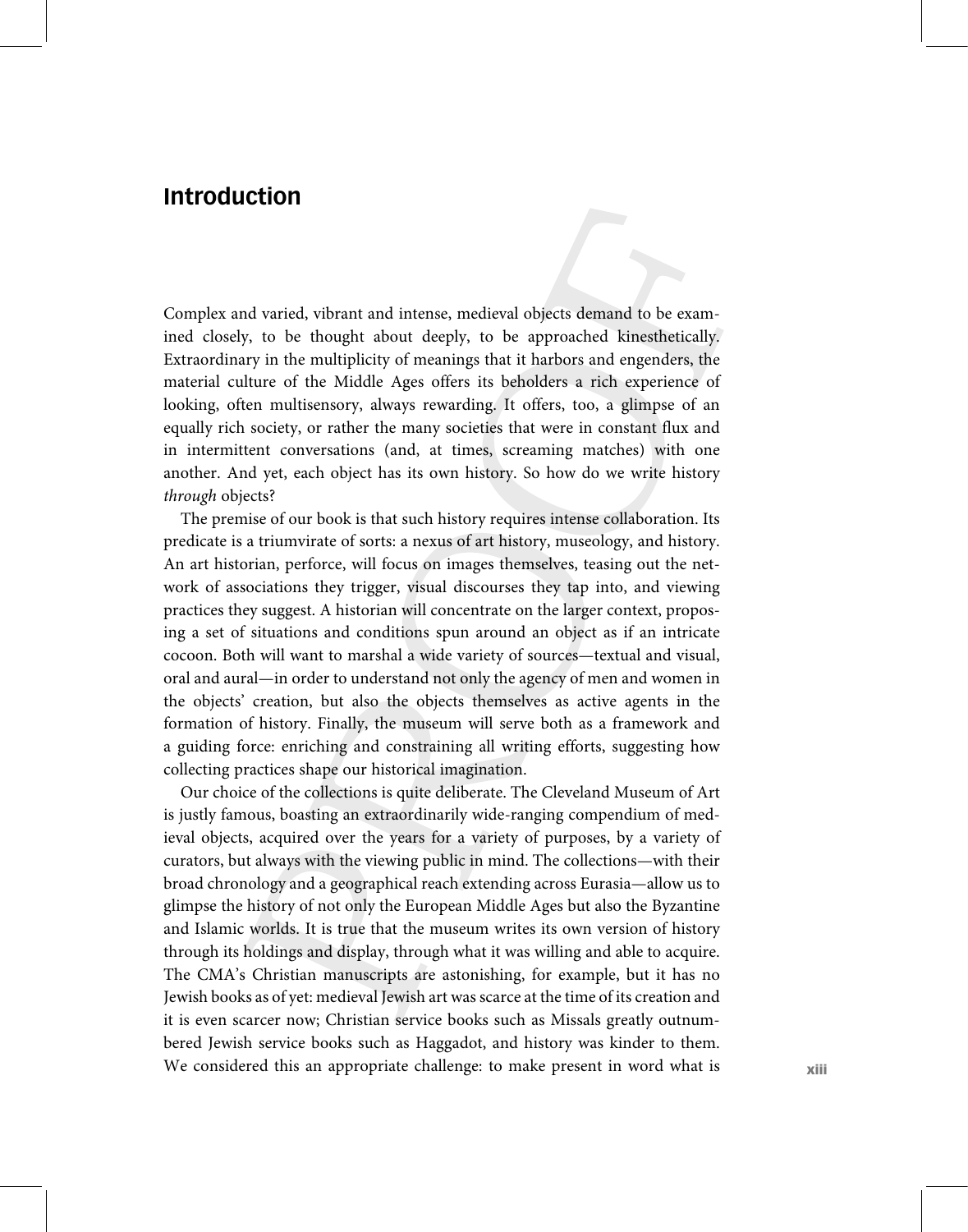absent in image. Medievalists are faced with the issue of lacunae all the time, even when they have the full run of every library in the world—our sources are often fragmentary, and we learn to make the most of what we have. Here, Judaism is made visible through a variety of objects, including the Jonah sculpture and the illuminated initial that depicts Isaac and Esau, while the threads of Jewish culture are woven into the fabric of many more essays.

And thus we set out to produce a full and rich history of the medieval world based on the 50 objects we chose for the purpose. Historians of every sort are increasingly interested in what material things can tell us about the past. Then, as now, people lived in relation to objects, and objects shaped their practices, ideas, and feelings. Every era tells us much about itself from the items that it creates, uses, prizes, and destroys. But the Middle Ages is particularly illuminated by its material objects because its culture was so attuned to the meanings of things as they were felt, seen, heard, tasted, and even smelled—the incense burning in a mosque, the gleam of light from a garnet brooch, the chanting in a synagogue, the touch of fingers to an ivory mirror, the Eucharistic wafer dissolving in the mouth.

We would like to think that our methods of inquiry are indebted to medieval thinkers who themselves drew on ancient books on rhetoric. In his commentary on the work of Roman rhetorician Martianus Capella, for example, the ninthcentury monk Remigius of Auxerre wrote: "First to be considered are the seven topics, that is circumstances, which are established at the beginning of every authentic book: who, what, why, in what manner, where, when, by what faculties." These are the questions that guided us as we tackled each object in turn. For the sculpture of Christ and St. John, for example, there are two contexts: the one in which the Gospel narrative was written down and then another in which this sculpture was experienced. This brought us to the convent culture of late medieval Swabia, to the world of devotional objects and nuns that levitated before them, to the practices of meditation and to the culture of mystics, to the living sculptures and visionaries that beheld them. But we also wanted to explore the Rhineland more generally—its affluence and its politics—and then widen the horizon still further, to include the plague that swept the region along with the rest of Europe, and finally to come to the issues of reform and Reformation in this turbulent and spiritually vibrant world. To visualize this world and the place of the sculpture within it, we include a small map.

In this manner, each object serves as a point of reference whose significance opens out in ever wider circles, all important to explore. The object is in the first place of keen interest in itself; indeed, that is why it entered the museum's collection. In the second place, it suggests the tastes, concerns, beliefs, prejudices, and practical needs of whoever commissioned or purchased it. Finally, it is part of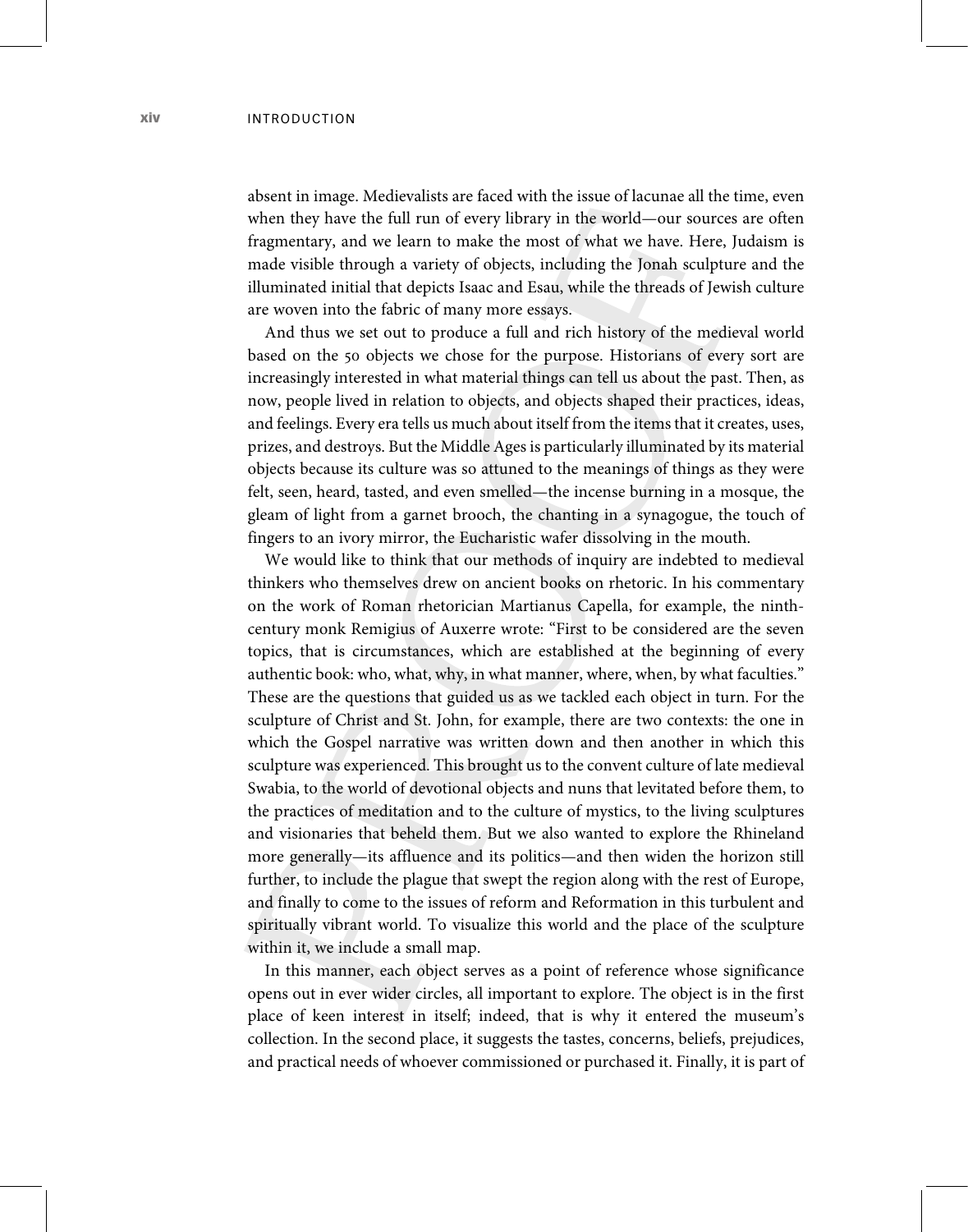a much larger whole: the people immediately interested in or touched by the object may be a minority living in a world largely indifferent to such an object; or they may represent a majority and thus speak for nearly an entire society. Medieval art may—it often does—represent the concerns of elites, for the objects made for the rich are frequently the things that were kept and cherished over time and subsequently purchased by museums. But we have made sure to include non-elite objects as well—a pilgrim's flask, a soldier's helmet—as well as objects seen and used by different classes concurrently. The marble altar front may have stood in a well-endowed church either in Constantinople (today Istanbul) or Ravenna, but the people who entered that church, who saw the altar and perhaps even touched it, came from various walks of life. Similarly, the feline incense burner perfumed the air of a mosque in Khurasan, Iran, that was open to believers of many estates.

The choice of objects was particularly difficult because we wanted to present them in the compass of a compact, rather than dauntingly long, book. We opted for a mix of well-known pieces and those less published to ensure coverage of many, though admittedly not all, important cultural themes of the Middle Ages; the sum total thus adds up to more than the book's four parts. In the first part, "The Holy and the Faithful," we tackle the notion of the sacred. The reader will encounter Jewish prophets and Christian martyrs; the Hebrew scriptures, the New Testament, and the Qur'an; liturgical implements of various kinds; indignant monks and earnest pilgrims; images of the divine and body parts of saints. But then we endeavored to knit entire worlds around those topics: a blood jasper calyx occasions a discussion of medicine and magic as well as of the Eucharist, while an alabaster panel with the Carrying of the Cross provides an avenue for talking about medieval drama and performance. The famous Jonah sculpture lends itself to the discussion of the Old Testament story, to be sure, but also to the brief exploration of the nascent Christian community of the pre-Christian Roman Empire, still intact and seething with religious ferment. The Khurasan incense burner sparks not only engagement with religious culture but also with literary discourses of the rapidly expanding Muslim world. Emperors and noblemen, merchants and bureaucrats make their entrance, too—for there can be no discussion of devotional behaviors without politics, or religious worship without economy. Here, as elsewhere, we engage with a dazzling array of materials: marble and ivory, parchment and silver, wood and terracotta.

Sacred figures reappear in Part II, "The Sinful and the Spectral," but in some very different roles. We see Christ beaten by disfigured and distorted sinners; we see the Virgin Mary in resounding triumph over Original Sin. But we also see Adam and Eve committing this very sin, and, indeed, an entire set of personified sins arrayed on a metal bowl: Pride, Anger, Envy, and Lust. On an illuminated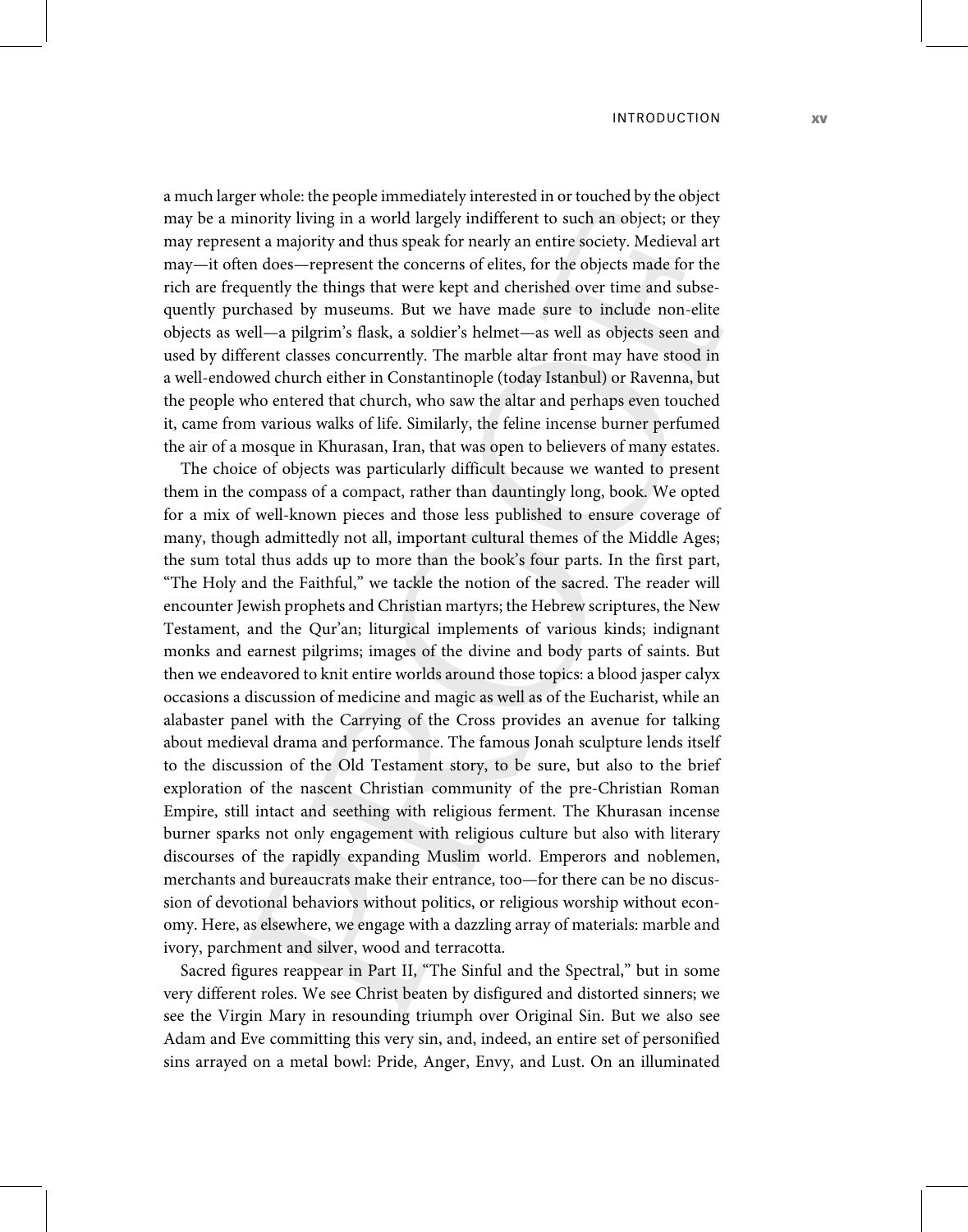page, Acedia, or Sloth, sits stewing in her own boredom, ignoring her lively court. In the well-Islamicized world of fifteenth-century Eurasia, Persian-inspired monstrous demons grimace in their chains on striking album leaves. Monstrosity unravels into the spectral, as beasts and hybrids invade the viewing space: grotesques cavort on manuscript pages, and a basilisk colludes with a lion on a carved column capital. This, too, is a world unto itself, which nonetheless often takes potent social commentary as its subject. The otherness of Christ's tormentors identifies them as the Jews: the image comes from fourteenth-century Venice that is, a time and place that witnessed mendicant Franciscan preachers vilifying the Jews on Italian city streets. Acedia, in turn, was used to warn a young Genoese heir to a merchant's fortune against the temptations of laziness, which would be directly detrimental to his family occupation.

And so the echoes of the everyday, which whisper across the pages of the first half of the book, come to the fore in Part III. Entitled "Daily Life and Its Fictions," this section gathers objects that allow us to talk not only about the quotidian existence of medieval women and men, but also about the ways that this existence was presented, subverted, and fictionalized. The Parisian ivory mirror purports to be a courtly scene—a game of chess—but just as courtly love was an imaginary construct, so did the game signify much more than an innocent pastime, representing that which could not be represented. Similarly, the Kashan tile exalts love, or rather fictions of love, inscribed with erotic poetry that likens lips to precious stones, black curls to vipers, and gardens to paradise. A gorgeous Gothic fountain, an automaton meant to titillate the senses, not only stands witness to a real entertainment at court, but also appeals to literary tastes, alluding to the magic springs and pure streams that played such a great role in the medieval imaginary. From Frankish noblemen to Venetian warriors, from Byzantine dignitaries to Italian doctors, from Parisian law men to Carolingian monastics—this section of the book casts its net widely, to explore life in Islamic, Byzantine, and European societies. We look at courts and commerce; industry and coinage; power and law; war and conquest; schools and universities. But we know that many of these themes as seen through visual representation are temporally complicated and ideologically fraught—and so we tried to be cognizant of the very nature of the representation and the fictions that it imposes.

Finally, and perhaps inevitably, we come to the subject of death in the last section of the book, "Death and Its Aftermath." Here, we look at the so-called Last Four Things—death, judgment, heaven, and hell—and all sorts of things that cohere around these topics. We explore instruments of death, such as a knifelike sword called a scramasax; mourning and burial rituals, both Jewish and Christian; grave markers, European and Islamic; representations of dying and